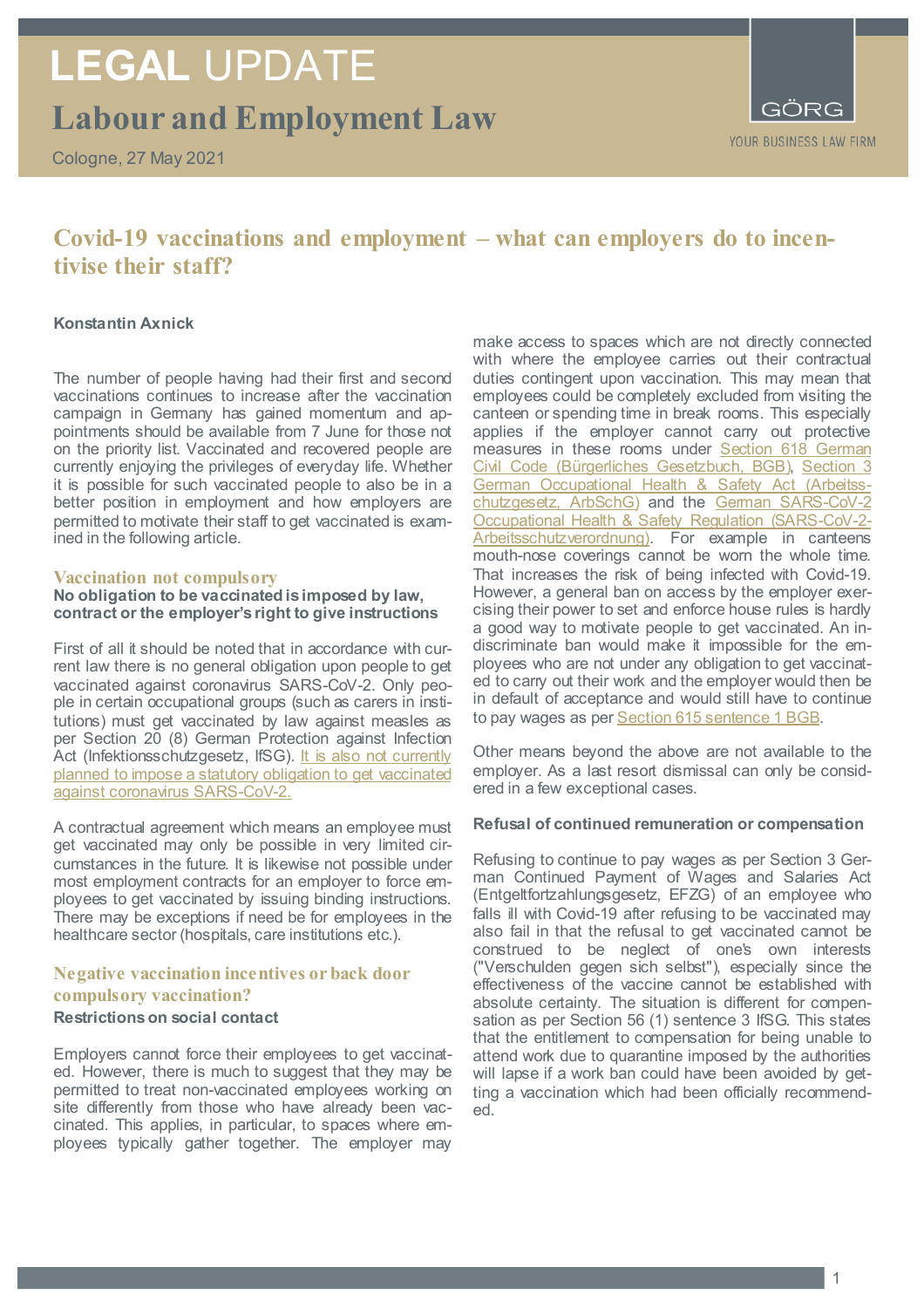## **LEGAL** UPDATE



#### **Positive inducements to get vaccinated**

The employer can attempt to use positive inducements to motivate their employees to get vaccinated.

#### **Workplace vaccinations**

First of all, it is quite practical for companies to get directly involved in campaigning for vaccinations. Instead of the employee having to be referred to their GP or a vaccination centre, the vaccination can be offered during the working day at the office from the company doctor. This incidentally reduces employees' downtime that could occur from attending external appointments. Information about the liability risks involved in workplace vaccination and how to avoid them can be found [here.](https://www.goerg.de/de/aktuelles/veroeffentlichungen/10-05-2021/impfen-im-betrieb-haftungsfalle-fuer-arbeitgeber)

#### **Exemption from distance, hygiene and mask (AHA) regulations**

If employees are vaccinated the question arises whether the hygiene regulations implemented to prevent the spread of Covid-19 can be lifted for these employees. As long as the German SARS-CoV-2 Occupational Health & [Safety Regulation](https://www.gesetze-im-internet.de/corona-arbschv/BJNR602200021.html) does not allow such relaxation in favour of vaccinated people, the answer to this question is no. Only relaxation of measures that go beyond that required by law would be possible.

#### **Additional benefits**

Additional benefits for those who have been vaccinated could be particularly motivating.

A "vaccination bonus" could be considered in the form of a one-off special payment. The unequal treatment of those employees who have not been vaccinated could be justified on objective grounds. The Covid-19 vaccination has been recommended by STIKO, the Standing Committee on Vaccination at the Robert Koch Institute. The employer as a company also has an economic interest in ensuring the business can maintain and continue operations. In addition, the employer has an obligation to protect their employees (see above). As long as the vaccination bonus is proportional and the employees who are not willing to be vaccinated do not feel disproportionately pressured to waive their right to "vaccination freedom", then a bonus is permissible. However, it should be noted that the case law for special benefits has been rather restrictive. An infringement of the prohibition of victimisa-tion under [Section 612a BGB](https://dejure.org/gesetze/BGB/612a.html) cannot be excluded. As long as the bonuses are small there are good grounds, however, for such a possibility. The Works Council's right to exercise its powers of co-determination as per Section 87 (1) (10) German Works Council Act (Betriebsverfassungsgesetz, BetrVG) must be considered here.

Additional benefits such as vouchers for the in-house canteen or non-cash gifts are also feasible in accordance with these principles. The same applies to granting additional annual leave to those who have been vaccinated.

#### **Summary**

A Covid-19 vaccination cannot be made compulsory. This also applies in the contractual relationship between employer and employee. The options for the employer to motivate employees to get vaccinated are therefore limited. This is why employers should be very pragmatic when it comes to providing attractive offers to get vaccinated. Vaccinations can effectively be offered in-house from the company doctor during working hours. Granting a bonus to those who have been vaccinated should be legally permissible if the amount is proportional. The Works Council's right of co-determination must be taken into account when granting financial benefits to those who have been or are willing to be vaccinated.